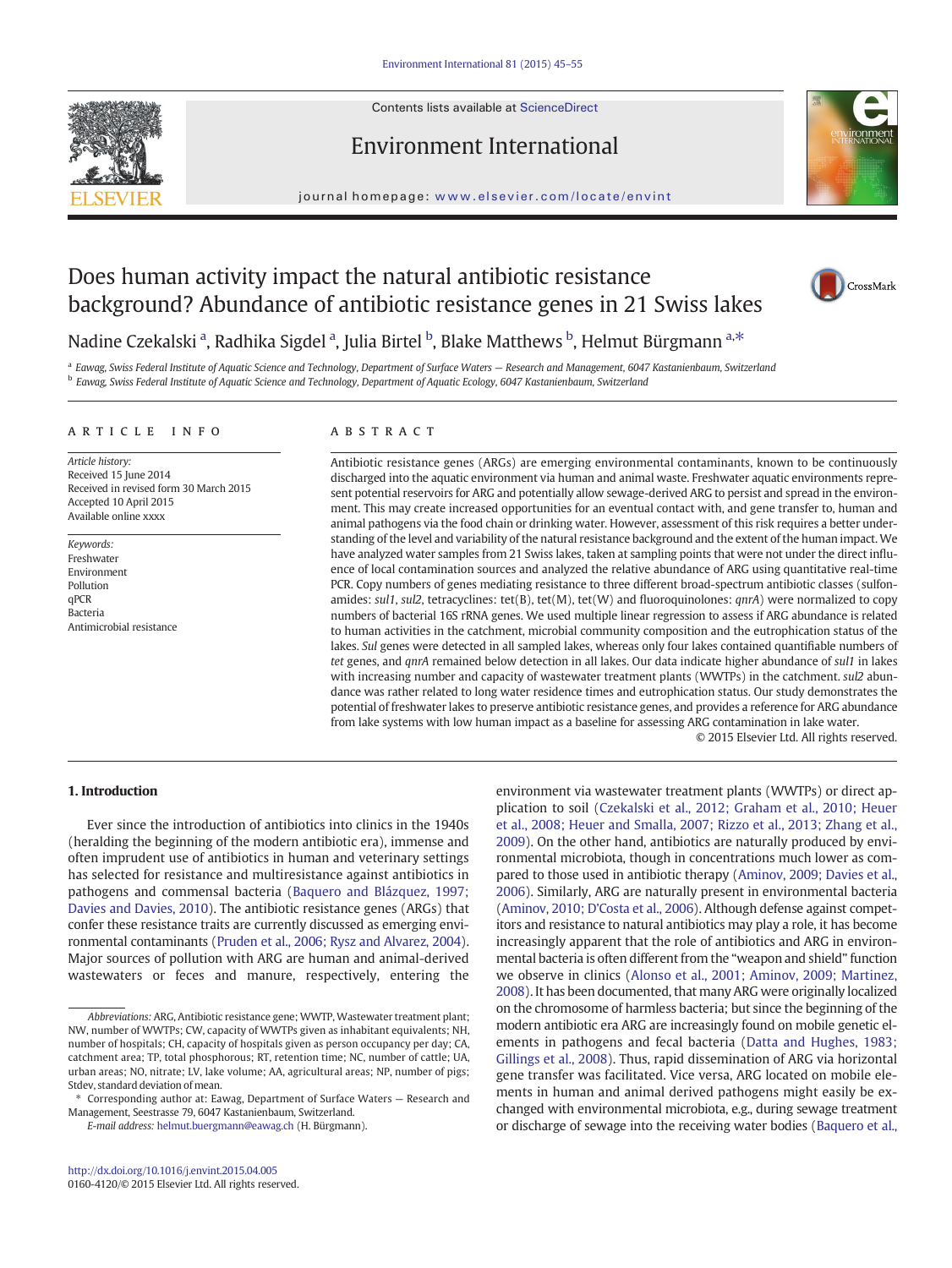[2008](#page--1-0)). As ARG are often co-selected by non-antibiotic pollutants, such as heavy metals or other biocides, high amounts of ARG are likely to persist in the environment, which may have consequences for the functionality of the microbiosphere and increases the level of the natural ARG background ([Martinez, 2009](#page--1-0)). Thus a vicious circle might be created by which ARG can be recycled faster and faster between bacteria in natural and clinical settings.

Freshwater bodies harbor natural assemblages of bacteria that may allow sewage-derived ARG (and the mobile genetic elements they reside on) to persist and eventually return to human and animal pathogens, as often the same water body may serve as receiving water for wastewater and as drinking water reservoir [\(Baquero et al., 2008\)](#page--1-0). Though the potential of freshwater bodies to preserve ARG has been proposed more than two decades ago ([Jones et al., 1986\)](#page--1-0), our understanding of this function is still in its infancy. Many studies aiming to document antibiotic resistance pollution have applied culture-based single-indicator-strain approaches [\(Picao et al., 2008; Roberts et al., 2009; Suzuki et al., 2013;](#page--1-0) [West et al., 2010; Zhang et al., 2009; Zur](#page--1-0)fluh et al., 2013), which do not capture large proportions of natural freshwater microbial communities. Recent studies have increasingly applied molecular tools, such as PCR and qPCR [\(Cummings et al., 2010; Heuer et al., 2008; Mao et al., 2013;](#page--1-0) [Marti and Balcázar, 2013; Marti et al., 2013; Muziasari et al., 2014;](#page--1-0) [Stalder et al., 2014; Suzuki et al., 2013; Walsh et al., 2011](#page--1-0)), or metagenomics, e.g., for investigating links between anthropogenic wastewater discharge and contamination of a marine environment [\(Port et al.,](#page--1-0) [2012](#page--1-0)). Among freshwater systems, rivers have received the most attention ([Graham et al., 2010; Pei et al., 2006; Storteboom et al., 2010](#page--1-0)), while research on freshwater lakes, particularly using molecular techniques, is comparatively scarce [\(Auerbach et al., 2007; Czekalski et al.,](#page--1-0) [2012](#page--1-0)). Rivers transport discharged pollutants away from the site of contamination rapidly, whereas the residence time of water in lakes, which is linked to retention time of contaminants (irrespective of vertical transport, e.g., sedimentation rates) is much longer ([Oliviera, 2007](#page--1-0)). Thus, lakes have the potential to store and accumulate ARG to a greater extent than rivers. This highlights the importance of conducting further research on the resistance loads in lakes and reservoirs.

Switzerland is a country with comparatively low human antibiotic consumption [\(Kronenberg et al., 2006](#page--1-0)) and average consumption in the veterinary sector [\(European Medicines Agency, 2011\)](#page--1-0). Switzerland has many freshwater lakes and watersheds that are fed by meltwater and are naturally poor in nutrients (oligotrophic). As in many other places, Swiss lakes were affected by anthropogenic eutrophication [\(Bigler et al.,](#page--1-0) [2007](#page--1-0)). Major causes of eutrophication are partly the same as for ARG contamination: discharged sewage and animal waste, but fertilization of crops is also involved. Extensive measures were taken in Switzerland to return lakes to their natural trophic status, e.g., by limiting P-and Ndischarge from sewage by building WWTPs and a ban of phosphates in detergents [\(Vonlanthen et al., 2012](#page--1-0)). Nevertheless, we assumed that the eutrophication state of lakes remains a good indicator for the intensity of human impact and that WWTPs, in spite of their effectiveness in reducing nutrients and bacteria in sewage, discharge important amounts of ARG into natural water bodies. In the present study we aimed to explore the relative abundance of ARG in 21 freshwater lakes in Switzerland. Abundance of genes mediating resistance to three different broadspectrum antibiotics (sulfonamides: sul1, sul2, tetracyclines: tet(B),  $tet(M)$ , tet(W) and fluoroquinolones,  $qnrA$ ), was determined using quantitative real-time PCR. These compounds are used in different proportions in human and veterinary applications: Sulfonamide use is 4 times higher in veterinary compared to clinical settings [\(Stoob, 2005\)](#page--1-0) and tetracyclines are likewise mostly applied in animal husbandry [\(Büttner et al., 2011\)](#page--1-0). In contrast, fluoroquinolones are of greater importance in human medicine [\(Plüss-Suard et al., 2011](#page--1-0)).

We hypothesized that ARG abundance in lakes can be linked to the intensity of human activities in the lake's catchment. Further, we hypothesized that, due to elevated use of antibiotics in veterinary as compared to human medicine ([Czekalski, 2013; Kovalova et al., 2011;](#page--1-0) [Moulin et al., 2008; Stoob, 2005](#page--1-0)), agricultural activities, especially animal farming, have a stronger impact on ARG pollution than urban activities and contamination sources, such as WWTPs. Based on the idea that elevated nutrient contents in lakes can result from both urban and agricultural drainage, we expected increased levels in P- and N-content to be accompanied by increased ARG levels in lakes, due to similar contamination sources. Composition of the prevailing microbial communities in the lakes was also considered as a potential explanatory variable for ARG abundance. In addition, we aimed at measuring the variability of ARG abundance among the lakes least impacted by human inputs to establish a baseline for the background level of ARG abundance for lake water in the study area.

#### 2. Materials and methods

#### 2.1. Study sites and sampling campaigns

A total of 21 Swiss lakes ([Fig. 1](#page--1-0)) varying in size, trophic status, geographic location and land use in the catchment area were sampled between July and October 2011, except for Lake Brienz, which was sampled in May 2009. Each lake was sampled once at its deepest point by taking an integrated sample over the upper 5 m using a 5 m plastic tube. The water was filled into pre-sterilized 5- or 10-l water cans and transported to the laboratory for filtration within 1 day. Between 3 and 6 l of each lake sample was at first pre-filtered through 3-μm-pore size Isopore polycarbonate filters (Ø 142 mm, Merck Millipore, Billerica, MA, USA) for removal of larger organisms and particles. Subsequently, pre-filtered water was filtered onto 0.2 μm pore-size polycarbonate membrane filters (Ø 142 mm, Millipore). Filters were stored at −80 °C until DNA extraction.

#### 2.2. DNA extraction

DNA was extracted from microorganisms filtered from lake water according to a protocol modified from [Fuhrman et al. \(1988\).](#page--1-0) Clean filters were processed to obtain extraction blanks. Each filter was cut into quarters. Three quarters were processed individually as extraction replicates. Filter quarters were cut into small wedges and disaggregation of cells from the filters and disruption of cell envelopes were carried out in two steps: First, 2 glass beads of 5 mm diameter (Sigma Aldrich, St. Gallen, Switzerland) and 1.2 ml of STE buffer [\(Fuhrman et al.,](#page--1-0) [1988](#page--1-0)) were added and processed for 20 s at 4 ms−<sup>1</sup> in a FastPrep-24 bead-beating system (MP Biomedicals, Santa Ana, CA, USA). Secondly, 50 μl of 20% sodium dodecyl sulfate solution was added and tubes were placed into a boiling water bath for 2 min. DNA was extracted with 400 μl each of phenol (pH 8) and chloroform/isoamyl alcohol (24:1), followed by  $2 \times$  re-extraction of the supernatant with 800  $\mu$ l of CIA. DNA was precipitated with 600 μl of isopropanol for 30 min on ice and then centrifuged for 30 min at 4 °C. The DNA pellet was washed with 500 μl of 70% ice-cold ethanol. After ethanol removal, DNA pellets were dried in a Speed Vacuum Concentrator (Eppendorf AG, Hamburg, Germany), and resuspended in Tris-EDTA buffer (pH 7.4). All chemicals used for extraction were purchased from Sigma Aldrich. DNA-extracts were checked for the presence of DNA bands by agarose gel electrophoresis (1% Agarose, run for 45 min at 80 V). Moreover, DNA concentration of extracts was determined in order to check for sufficient DNA-yield for subsequent analysis, using the Quant-iT PicoGreen® DNA quantification kit (Invitrogen, Basel, Switzerland). DNA extracts were stored at −20 °C until use in qPCR assays.

#### 2.3. qPCR assays

DNA extracts were screened for abundance of five different antibiotic resistance genes (sul1, sul2, tet(B), tet(M), tet(W) and  $qnrA$ ) using quantitative real-time PCR. Additionally, bacterial 16S rRNA gene fragments were quantified for normalizing resistance gene copy numbers